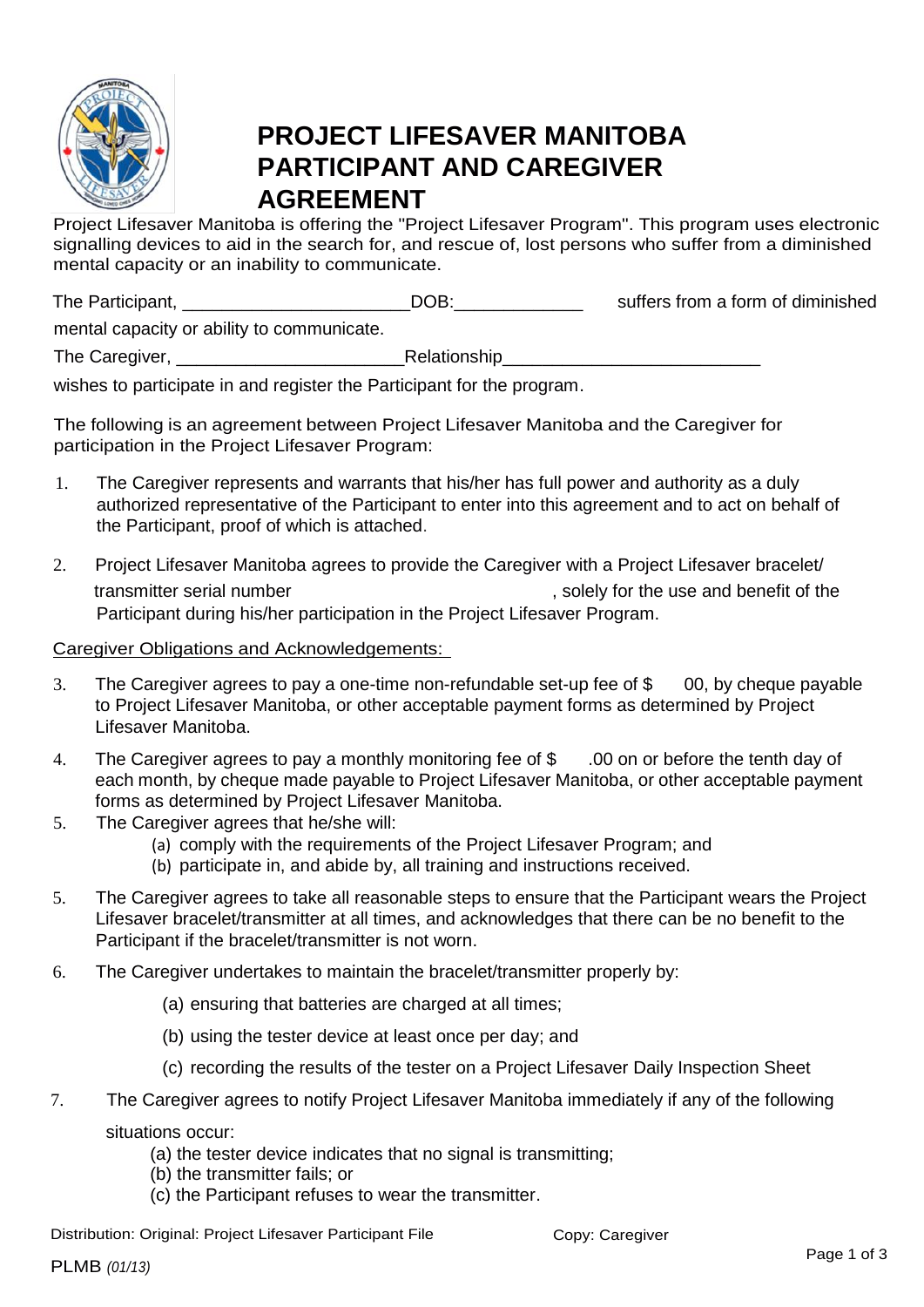- 8 The Project Lifesaver bracelet/transmitter must be returned to Project Lifesaver Manitoba immediately if the Participant is no longer participating in the program. The set-up fee is non-refundable. If the Project Lifesaver bracelet/transmitter is lost or otherwise rendered inoperable due to improper care, the Caregiver agrees to reimburse Project Lifesaver Manitoba for the cost of damage, repair or replacement.
- 9 The Caregiver agrees to provide all relevant information concerning the Participant that may be of assistance to searchers, including a photograph and information about the Participant's health and any relevant mental or physical conditions; and the Caregiver specifically authorizes Project Lifesaver Manitoba to share any such information with any agencies, their personnel, officers, and volunteers involved in the Project Lifesaver search and rescue efforts, for the purposes of locating a missing Participant or administering the Program.
- 10 Upon discovering that the Participant is missing, the Caregiver shall immediately notify the Winnipeg Police Service or the Police Agency having jurisdiction by calling 911 and providing all information requested by the call taker.
- 11 The Caregiver specifically acknowledges that participation in the project and use of the Project Lifesaver bracelet/transmitter does not guarantee that Police will immediately initiate search and rescue efforts to find a missing Participant, nor does it guarantee that Police will find a missing Participant.
- 12 The Caregiver specifically acknowledges that the Project Lifesaver monitoring system does not replace the care, monitoring, attention, and oversight to be provided by the Caregiver to the Participant; and that the Project Lifesaver bracelet/transmitter and services are merely a supplementary means to attempt to locate a missing Participant.
- 13 The Caregiver specifically agrees and promises NOT to rely on the bracelet/transmitter or police services herein for the safety, welfare, finding, or retrieval of the Participant.

Project Lifesaver Manitoba Obligations and Acknowledgements

- 14 Project Lifesaver Manitoba does not make any warranties, guarantees, assurances, or promises of any kind as to the effectiveness or success of the tracking services provided herein, or of any search undertaken utilizing the Project Lifesaver system during the term of this contract or program.
- 15 Project Lifesaver Manitoba and its partners shall not be held responsible or liable for any failure, delay, default, interruption, stoppage, interference, or any other failure of any kind, manner, or nature regarding the performance of the equipment or services under this contract.

## General:

- 16 In the event that the Caregiver fails to adhere to any term of this agreement, Project Lifesaver Manitoba reserves the right to immediately terminate this agreement without notice to either the Participant or the Caregiver.
- 17 This agreement may also be terminated at the option of either party upon thirty (30) days' written notice to the other party at the address provided below.

PLMB *(01/13)*